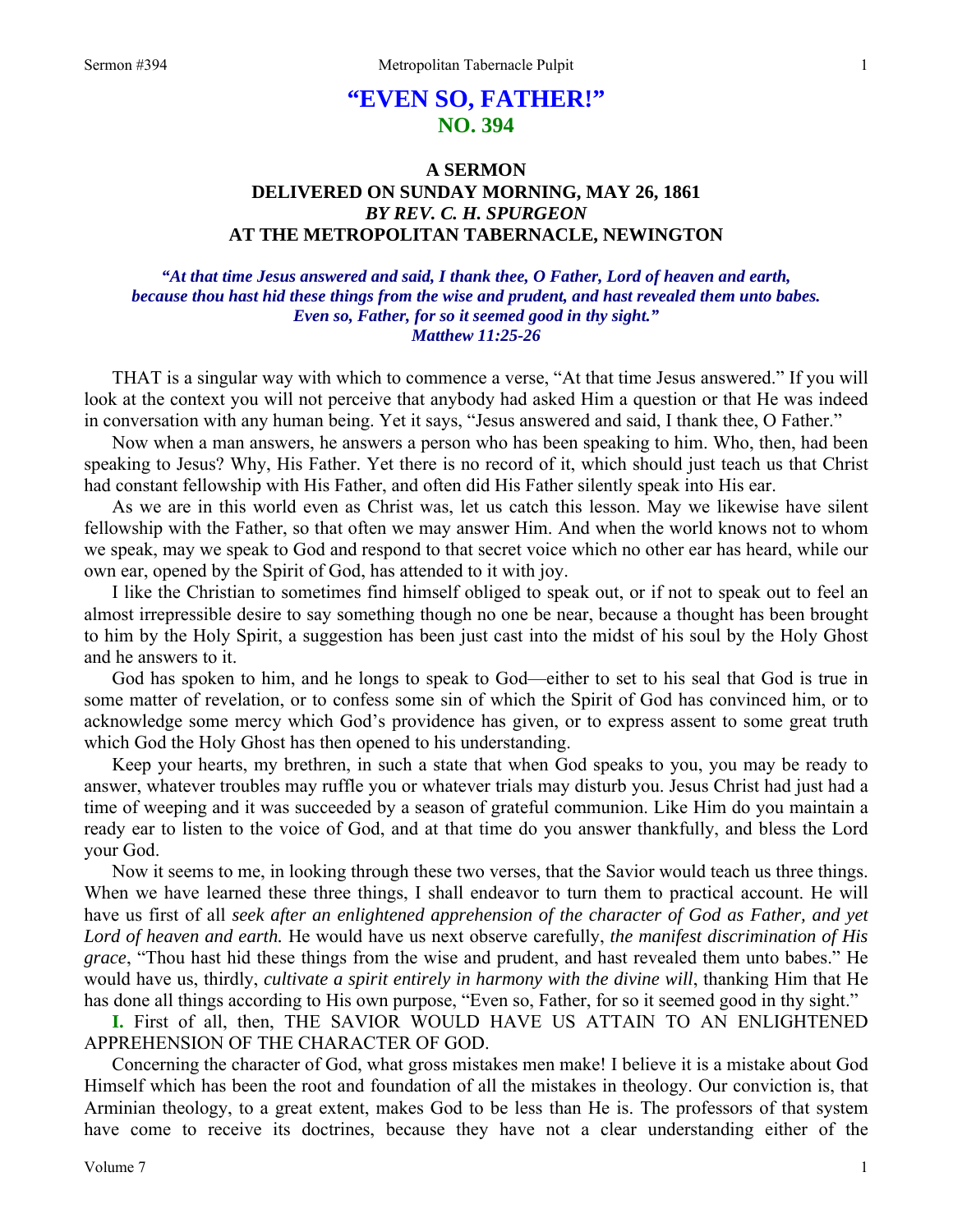omnipotence, the immutability, or the sovereignty of God. They seem always to put the question, "What ought God to do to man who is His creature?" We hold that that is a question that is never to be put, for it infringes the sovereignty of God, who has absolute right to do just as He wills.

They ask the question, "What will God do with His promises, if man change his habit or his life?" We consider that to be a question not to be put. Whatever man does, God remains the same and abides faithful, though even we should not believe Him. They put the question, "What will be done for men who resist God's grace, if in the struggle man's will should be triumphant over the mercy of God?" We never ask that question. We think it blasphemous.

We believe God to be omnipotent and when He comes to strive with the soul of man, none can stay His hand. He breaks the iron sinew, and dashes the adamantine heart to shivers, and rules in the heart of man as surely as in the army of the skies. A right clear apprehension of the character of God we believe would put an end to the Arminian mistake.

We think, too, that ultra-Calvinism, which goes vastly beyond what the authoritative teaching of Christ, or the enlightened ministry of Calvin could warrant, gets some of its support from a wrong view of God. To the ultra-Calvinist, His absolute sovereignty is delightfully conspicuous. He is awe-stricken with the great and glorious attributes of the Most High. His omnipotence appalls him, and His sovereignty astonishes him, and he at once submits as if by a stern necessity to the will of God.

He, however, too much forgets that God is love. He does not make prominent enough the benevolent character of the Divine Being. He annuls to some extent the fact, that while God is not amenable to anything external from Himself, yet His own attributes are so blessedly in harmony, that His sovereignty never inflicted a punishment which was not just nor did it ever bestow a mercy until justice had first been satisfied.

To see the holiness, the love, the justice, the faithfulness, the immutability, the omnipotence, and the sovereignty of God, all shining like a bright corona of eternal and ineffable light, this has never been given perfectly to any human being. And inasmuch as we have not seen all these, and as we hope yet to see them, our faulty vision has been the ground of divers mistakes. Hence has arisen many of the heresies which vex the church of Christ.

Now, my brethren, I would have you this morning look at the way in which our Lord Jesus Christ regards God, "Father, Lord of heaven and earth." If you and I cannot know the Almighty to perfection, because of *His* greatness and of *our* shallowness, nevertheless let us try to apprehend these two claims upon our adoration, in which we owe to God the reverence of children and the homage of subjects.

Father!—Oh, what a precious word is that! Here is authority! "If I be a Father, where is mine honour?" If you be sons, where is your obedience? But here is affection mingled with authority, an authority which does not provoke rebellion, an obedience demanded which is most cheerfully rendered—which would not be withheld even if it might.

Father!—here is a kingly attribute so sweetly veiled in love that the King's crown is forgotten in the King's face, and His sceptre becomes not a rod of iron, but a silver sceptre of mercy—the sceptre indeed seems to be forgotten in the tender hand of Him that wields it.

Father!—here is honor and affectionateness. What is a father's heart to his children? That which friendship cannot do, and mere benevolence will not attempt to do, a father's heart and hand must do. They are his offspring, he must bless them. They are his children, they spring from his own loins—he must show himself strong in their defense.

Oh, get that thought of God, that while you obey Him as Father, yet you love Him as Father! Do not go about the service of God as slaves about the taskmaster's toil, but run in the way of His commands because it is your Father's way. Yield yourselves up to be the instruments of righteousness, because righteousness is your Father's will, and His will is the will of His child.

In a father, then, you will observe there is mingled authority with affection, and there is also mingled origination with relationship. The man is not father to everything he produces. He may make the vessel, he may spend much skill upon it as he turns it upon the wheel, but he is not its father. Even so God made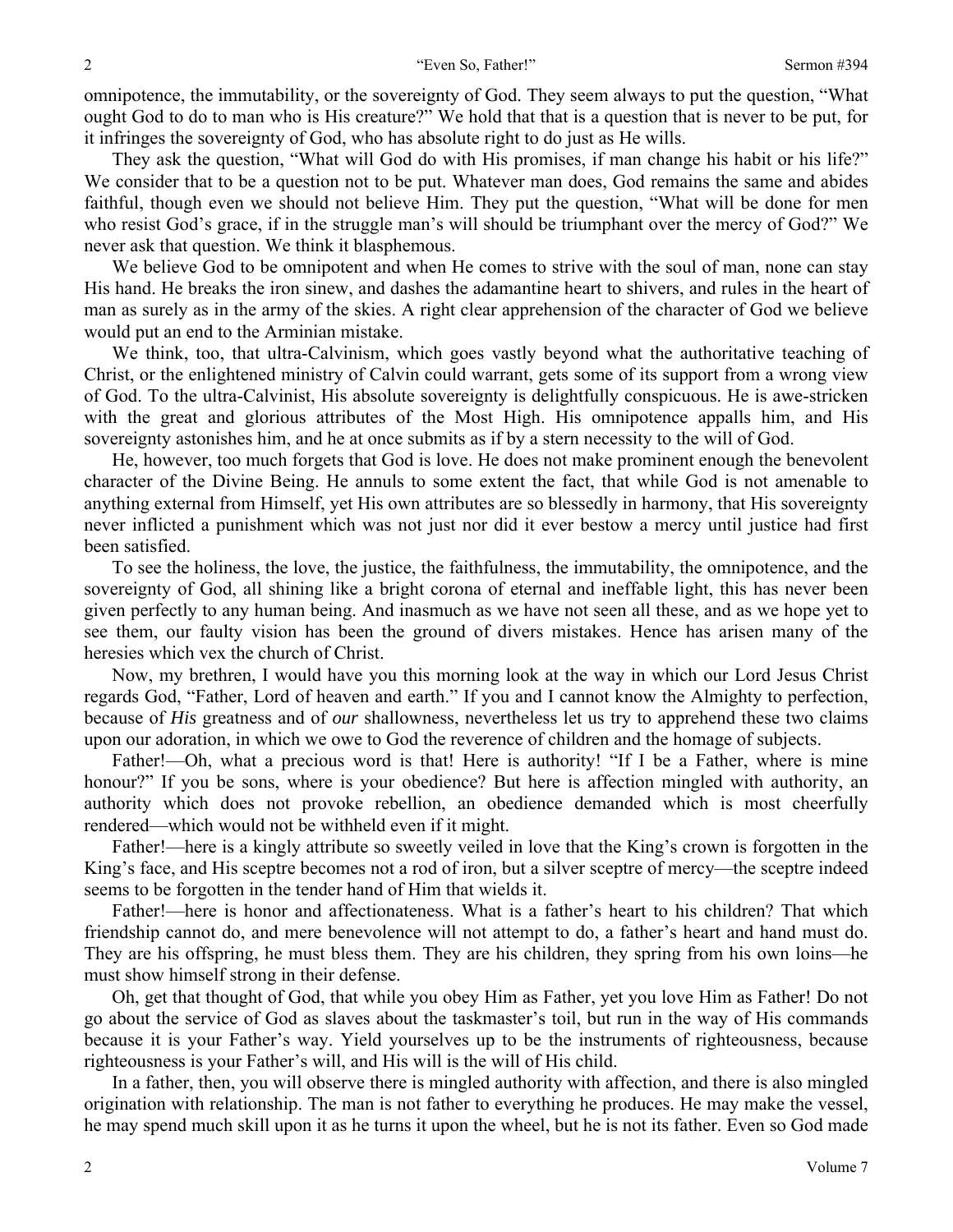the stars, but He is not their Father. He made the very angels, but I know not that He said unto them at any time, "Ye are my sons."

It is true in the sense of origination we are all His offspring, for He made us all. But oh! again let me repeat the sweet word—Father! Father! There is relationship here as well as origination. We are like Him that made us—we, His chosen, are the next of kin to the King of kings, His children, then heirs, heirs of God and joint-heirs with Christ Jesus—a relationship which never can be dissolved.

A child can never be anything but the son of his own father—a relationship which no sin can ever break and no pains can ever loosen. The father is a father still, though his child be draggled in the mire, although he spit in his very father's face. The relationship is not to be removed by any act, either of father or of son.

So stands it with the people of God. They are not only His creatures, but doubly His creatures, for He has created them anew in Christ Jesus. They have a relationship, for they are partakers of the divine nature, having escaped the corruption which is in the world through lust. They are so near to Him that none can stand between the sons of God and God their Father, save Jesus Christ the only begotten Son, who is the link of union between the twain.

Father! He that can lisp that word upon his knees has uttered more eloquence than Demosthenes or Cicero ever knew. Abba, Father! He who can say that has uttered better music than cherubim or seraphim can reach. Abba, Father! There is heaven in the depth of that word! Father! There is all I need, all I can ask, all my necessities can demand, all my wishes can contrive. I have all in all to all eternity when I can say, "Father."

Oh! do not, I pray you, look upon God as a great King, unless you can also regard Him as your Father. Do not dare to come into the intense brightness of His sovereignty, or it will be to you thick darkness unless you can call Him Father. While you stand amazed at Him, dare not to look at the sun till you have the eagle eye of the spirit of adoption, lest it blind you.

Launch not upon the sea of sovereignty till you have Fatherhood at the helm, but then your little vessel may go from the shallows to the great deeps, and the deeper the sea shall be, the farther shall you be from the rocks, and the higher shall you be lifted above the quicksand. You may go as far as you like in believing Him to be Lord of heaven and earth, if you can first recognize Him as being Father to your soul.

Permit me here, however, to remark that many Christians are effeminate in their theology. They are weak in their faith, because while they can say, "Father," they do not acknowledge God as being Lord of heaven and earth. I take it that Jesus meant by this expression that the Father was by power and by right Lord of heaven and earth.

We all concede that He is Lord of heaven and earth by power. From the dazzling wing of the angel down to the painted wing of the fly, all flights of beings are controlled by Him. From the roar of earth's direst convulsions down to the gentle falling of a rain drop, all sounds that break on mortal ears are modulated by Him. From the flash of lightning down to the glimmer of the glow-worm's lamp, there is no light or spark that His power does not kindle. He does as He wills.

Fools see men doing, wise men discern God doing all. In the loftiest emperor, we see JEHOVAH's tool and nothing more. In the mightiest patriot, we see but an instrument in the hand of God. In all that man has done, whether it be perverse or excellent, we have learned to look beyond the material agents, and while we award to one execration and to another honor, yet we see God working all things after the counsels of His will.

I am verily persuaded that the wildest fury of the storm is ordered in the eye of God, that He has a bit in the mouth of the tempest to rein in the winds. And so it is when battle is let loose, and war rages abroad, and nations are broken as with a rod of iron, as though they were but potters' vessels. In every catastrophe and calamity there is the reigning God, stalking victoriously over the battlefield to whichever side triumph may turn. Walking among cabinets, and making their folly serve His wisdom,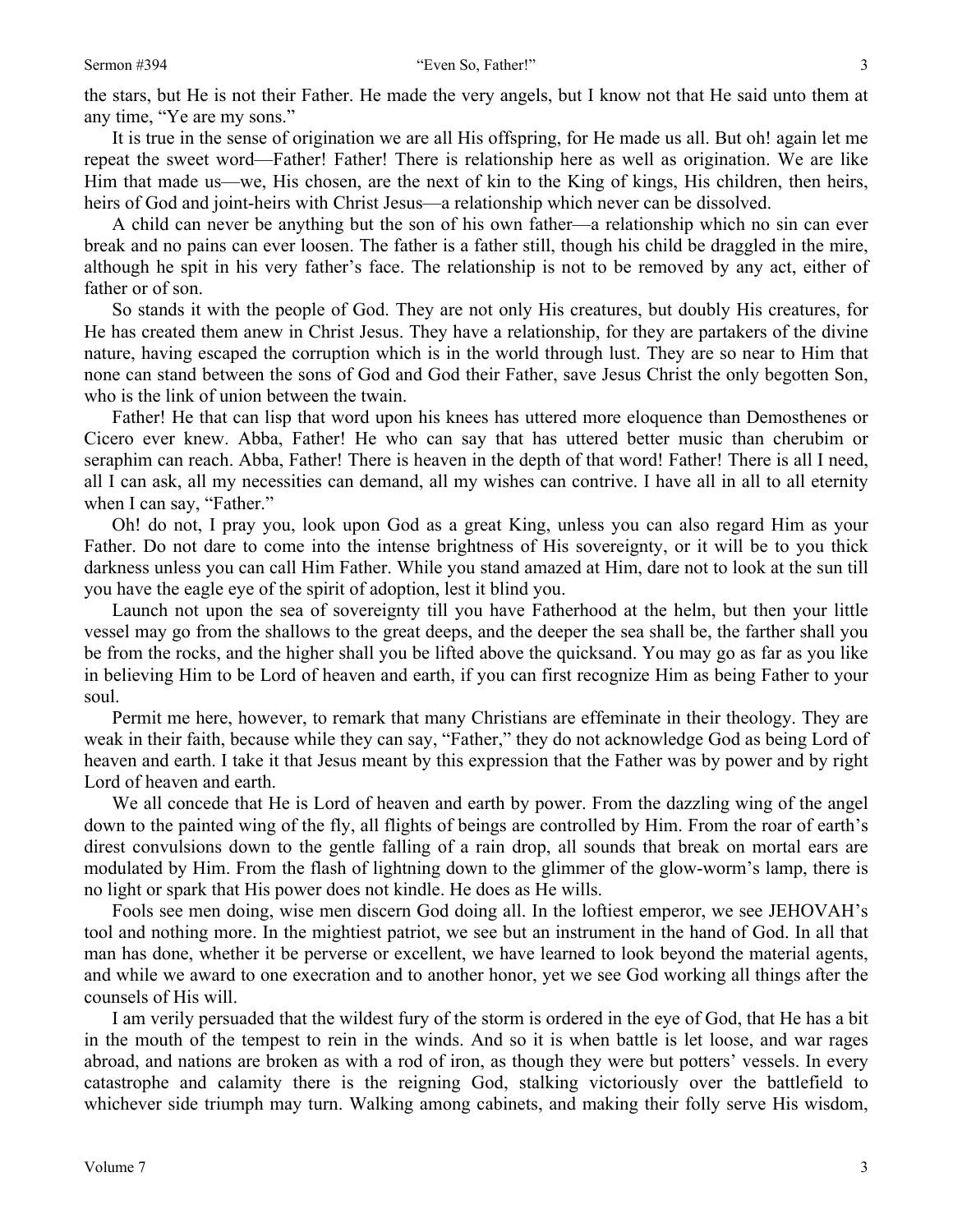entering the heart of man, and making its very stubbornness the pliant slave of His superior might. He rules everywhere by power.

There are some Christians who, not knowingly perhaps, but unwittingly, discountenance the fact that JEHOVAH is Lord of heaven and earth by right. Brethren, I pray you learn this. You have not the key of a solid theology till you know this. Great God, You have has absolute right to do whatever You will with Your own creatures, and especially since man has fallen You have a right to utterly destroy him or to save him as seems good in Your sight. No man has any right to anything from God. Whatever right he had as a creature, he forfeited when he sinned.

Now God declares, and we acknowledge it to be a declaration of unimpeachable right, "I will have mercy on whom I will have mercy. I will have compassion on whom I will have compassion." "So, then, it is not of him that willeth nor of him that runneth, but of God that showeth mercy. What if God, willing to show his wrath and to make his power known, endured with much longsuffering the vessels of wrath fitted to destruction, and that he might make known the riches of his glory on the vessels of mercy, which he had afore prepared unto glory." Who shall find fault or who shall dispute His will?

I would that the Christian church did not cavil at God's sovereignty. I grant you it is a wondrous doctrine. All great truths must produce awe upon little minds like ours. I grant you it is a doctrine which the boasted freedom of man's thoughts will not readily receive. Be it so, it is the more true to me, for what is this freedom of men's thoughts in modern times, but licentiousness? What is it but a sort of mental dissoluteness by which they say, "We will cast off the yoke of God, we will break His bands in sunder, and cast away His words from us"?

Oh! be wise. Kiss the Son for He is your King, bow down before your God, for dispute it as you may, He is your Lord. Yield to His sovereignty, for He will be sovereign, even if you will not meekly yield. Confess that He has a right to do as He wills, for He will do as He wills whether you confess it or no.

Do not seek to deny His right to reign, but rather say, "The LORD — reigneth, let the earth rejoice; let the multitudes of the isles be glad thereat." Where could power be better placed—who better could be trusted with all strength than the infinitely wise, the boundlessly good? Great God! It were a calamity indeed if You had not an absolute right to do Your own will, when that will is always good, and always right, and always kind, and always best for the sons of men.

**II.** Well now, brethren, if you have got a clear and enlightened apprehension of God's relationship as Father, and yet as Sovereign Lord, I am not afraid to trust you with the study of doctrine—you will not go far wrong. But next, Christ would have us carefully observe THE DISCRIMINATING CHARACTER OF GOD'S GRACE. "Thou hast hid these things from the wise and prudent, and hast revealed them unto babes."

Is it not, my dear friends, a notorious fact that the things of God are hidden from the wise and prudent? Cast your eyes around now upon the great men in the literature of today—how very few of them are willing to receive the things of God! And though in the past we can number among reasoners such men as Locke and Bacon, and among poetic minds such men as Cowper and Milton—though we can go back and find some men of wisdom, and some men of great mental caliber, who hast received the truth as it is in Jesus—yet still it is to be confessed that they make but a very small part of the great whole. They are but the exception which proves the rule.

It is true of ancient and modern, the past and the present, "These things are hidden from the wise and prudent." See what the wise and prudent do. A large number of them will disdain to listen to the things of God. "Pooh!" say they, "religion for the mob. It suits very well the poor, we dare say, but we are intelligent, we are instructed. We do not need to go and hear such mere simplicities and elementary teaching as that." So they turn upon their heel, and go and speak against the thing which they have never heard, or which, if they have heard, they have not understood.

Then those who will hear—do you not perceive how they cavil? Where the poor simple-minded man walks right straight into heaven's gate, these men have raised objections to the manner in which the nails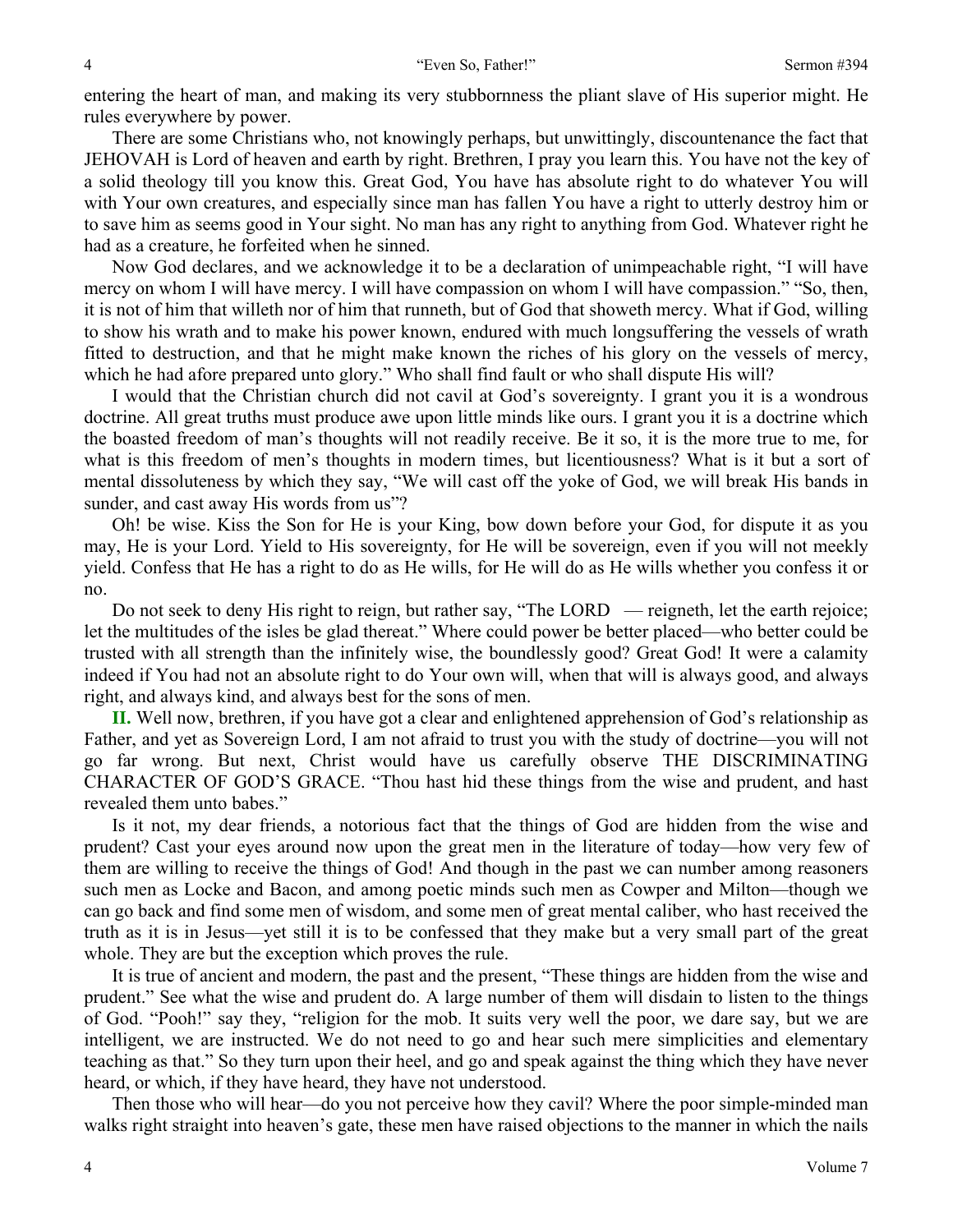are put in the gate, or to certain stones that pave the way, and they cannot go in until they know the precise pattern of everything in the heavenly place. They raise objections where we should see none.

While we take the provisions of truth, and sit down, and feed at the table, they are objecting to the way in which the flesh is carved or the wine poured out. And then there are others of them who not only raise objections, but set themselves willfully to oppose.

Mark you this, I do not believe there is a single honest man living who, having once heard the Gospel simply preached, does not in his conscience believe it to be true. I am persuaded that light will penetrate. There is such force, such energy in Christ—the power of God, and the wisdom of God—it must and will pierce through some crevice, and convince at least a natural conscience.

But this is the very reason why men oppose it, they do not want it to be true. It would be unpleasant for them if it were true. They would be compelled to live more strictly than they do. They feel it would cut against their previous notions and pull down their old prejudice. They love darkness. What they do not want to be true, they try to prove not to be true, and that is the easiest thing in the world. I could prove by syllogism any lie which I wanted to believe and so could you.

You can either bid the truth be quiet, because its shrill note awakens you out of a sleep which you love, or else you can set up a counter-noise which shall drown the unwelcome sound, so that you cannot hear the celestial voice. I know why men brag, we well-understand why they speak loud words of blasphemy. As sure as ever a man is too bold, there is an unquiet conscience to prompt him.

Do not set down the blasphemies of Voltaire to any real doubts, that man was as firm a believer as you and I, but he was not honest. Do not put down, I pray you, the blatant blasphemy of Tom Paine to a conviction that Christianity was not true. He knew it was true and he, perhaps, of all men was the grossest of liars to his own soul, for he fought against a truth which his own conscience acknowledged to be taught of God.

Oh! let us see to it that while these wise and prudent men are discussing, and disputing, and objecting, and dividing, let us see to it that we do not imitate them, lest haply these things should be hidden from us and not revealed to us though we are babes.

But while these wise and prudent ones are passed by, how graciously God has revealed His truth to babes, to men of simple minds! In the eye of the wise, they might be credulous—in the judgment of the prudent, they might be superstitious, but they heard the Gospel. It fitted their case, it was just the thing they wanted. They were guilty, it offered them pardon. They were lost, it provided them a Savior. They were cast away, it found them a Shepherd who had come to seek and to save that which was lost. They took it, they laid hold of it. They found it gave them joy and comfort, peace and rest.

They went on, they found their experience tallied with what they had learned. They examined more and more. They never found a flaw or discrepancy between the feelings within and the teaching without. And they, though they were but babes, and could not argue, though they were but children, and could not discuss, though they were fools and did not pretend to be wise—they entered into the kingdom of God, and attained to the enjoyment of the peace which Jesus gives to them that trust Him.

Do you ask why is it God has not been pleased to call by His grace the wise and prudent? Albert Barnes says, as a reason why the wise and prudent do not come, "Because they have peculiar mental temptations, because they think the Gospel to be beneath their consideration, because it does not flatter their pride, and because again, they are so occupied with their wisdom that they have no time for the things of God."

Now these are very good reasons why they do not accept the Gospel, but not the reason why God does not call them. God's reason for calling or not calling a man is not in man, but in Himself. So we are told in the text, "Even so, Father, for so it seemed good in thy sight." Why, then, did He not call them? You may ask Gabriel before the throne, but he cannot tell you. You may ask all the people of God everywhere, but they cannot tell you either. For the reason is that God willed it and there we must let it rest.

5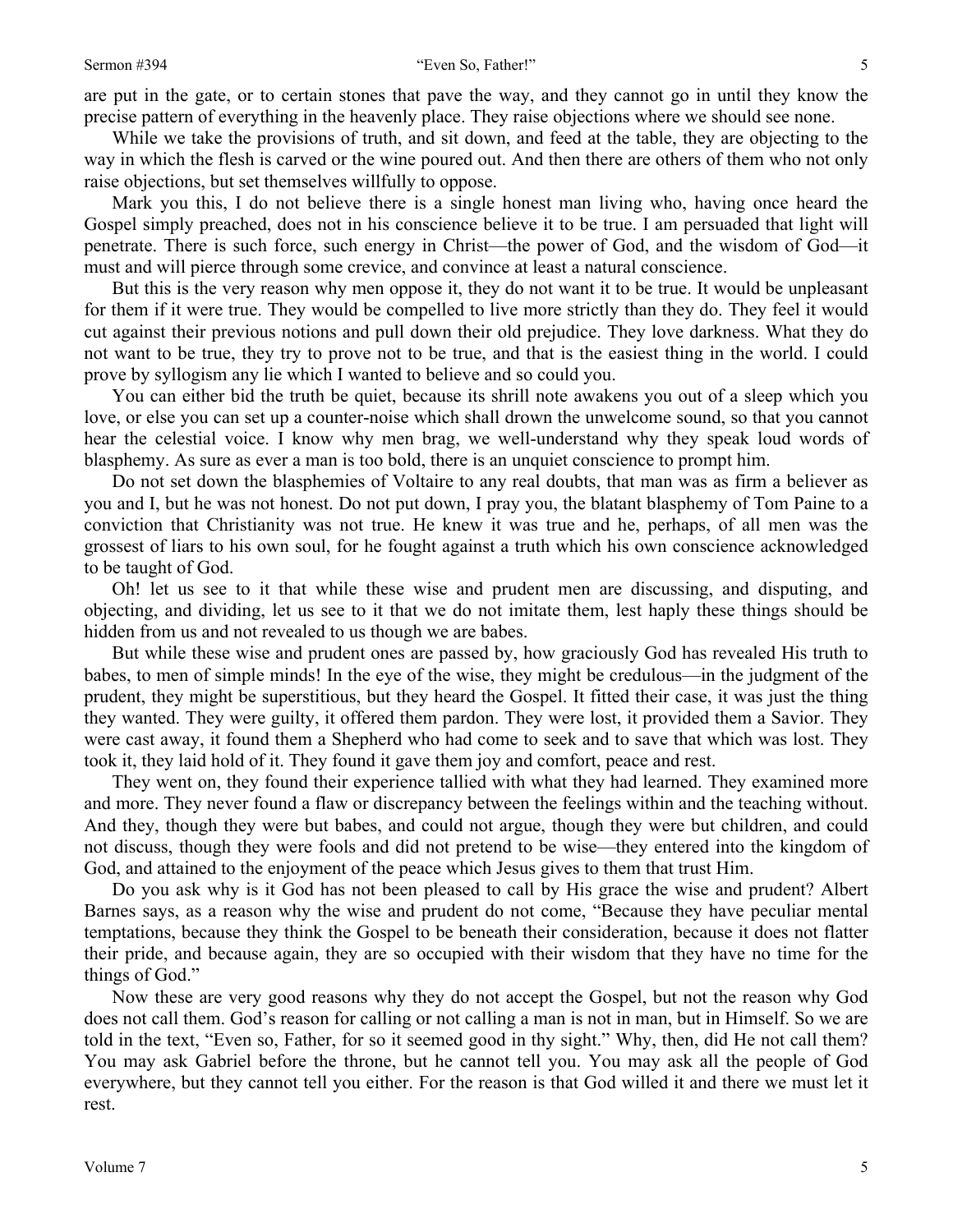"Even so, Father, for so it seemed good in thy sight." He could have converted emperors upon their thrones. He could have made the philosopher a preacher. He could, if He would, have subdued the loftiest mind to His service. If He rather then chose the fishermen and the unenlightened peasants of the Lake of Galilee, He did so because He would. There we must leave it. Ask no account of His affairs, but tremble and be still.

**III.** Yet when we come to our last point, which we shall now do, I think we shall see some reason why we can in our very hearts most truly acquiesce, and admire the wisdom and graciousness of the divine choice. I come, then, to this third point, THE SAVIOR WOULD HAVE HIS PEOPLES' HEARTS IN PERFECT AGREEMENT WITH THE WILL AND ACTION OF GOD. "Father," said he, "I thank you that thou hast hid these things from the wise and prudent, and hast revealed them unto babes."

Brothers and sisters, can you say, "I thank You, Father," too? Many of you can for personal reasons, for you were babes. Ah, we were each of us but babes. He who stands before you, if he be chosen of God, as he trusts he is, certainly never belonged to the wise and prudent. When I have sometimes had it flung in my teeth, "This man was never educated at college. This man came into the ministry in literary attainments totally unprepared for it. He is only fit to address the poor. His ministry is not polite and polished. He has but little classical instruction. He cannot read forty languages."

I say to them, "Precisely so, every word of it is true, and a great deal more. I would not stay you, if you will go on, if you will just show me more my folly, if you will just discover to me yet more of my want of prudence." If the wise man would say, "This man takes a daring project in hand and does not consult any man, does not ask anybody about it, but goes and does it like a madman"—just so, precisely so. I will agree to the whole of it. But when I have said this, I will remind you, "God has chosen the base things of this world to confound the mighty, and the things that are not to bring to nought the things that are."

On this wise I will put it, in this thing I will become a fool in glorying—What have your college men done that is comparable to this work? What have the wisest and most instructed of modern ministers done in the conversion of souls compared with the work of the unlettered boy? It was God's work, and God chose the most unfitting instrument so that He might have the more glory.

And He shall have the glory—I will not take any of it myself by pretending to an education I have not received, or an attainment I do not possess, or an eloquence which I never coveted. I speak God's words, and God, I know, speaks through me, and works through me, and unto Him be the glory of it. I can join with many of you personally for thanking Him, that He has "revealed these things to babes, which have been hidden from the wise and prudent."

But perceive you not, my brethren, that if the Lord in His sovereignty had taken another course, it would have been our duty still to be thankful? Yet we should have lacked one reason for joy which we have today. It is this—God, in the choice of the base things of this world, has manifestly cast a slight upon all human glorying.

Ah! you that boast your pedigrees! He has dashed them. You that flaunt your golden eagles—you lack the splendor of His smile. You who are clothed in purple, and you who fare sumptuously every day—what cares He for your greatness? Let the crowd stand and gape at you, let the fool bow down in admiration, but the King of kings, the Lord of lords, regards you no more then menials that serve His will, but are not of His council, and know not His secret. He has put a stain upon proud distinctions.

See, too, how He spits upon the boastfulness of human learning! And you who have the key of heaven, and will not enter yourselves, neither suffer the poor and ignorant to enter—how has He laughed at your pretensions! "The scribes and Pharisees sit in Moses' seat, and they say, 'We are the men, and wisdom will die with us.'" They come forth flaunting their degrees, and boasting their high and lofty erudition, but He casts dust into your faces, and leaves you all to your blind confusion.

Then, stooping down from His mightiness, He takes up the babe. Though it is a learned babe, if it be a babe, He takes it. I mean, though it has riches, though it has skill, though it has erudition, He does not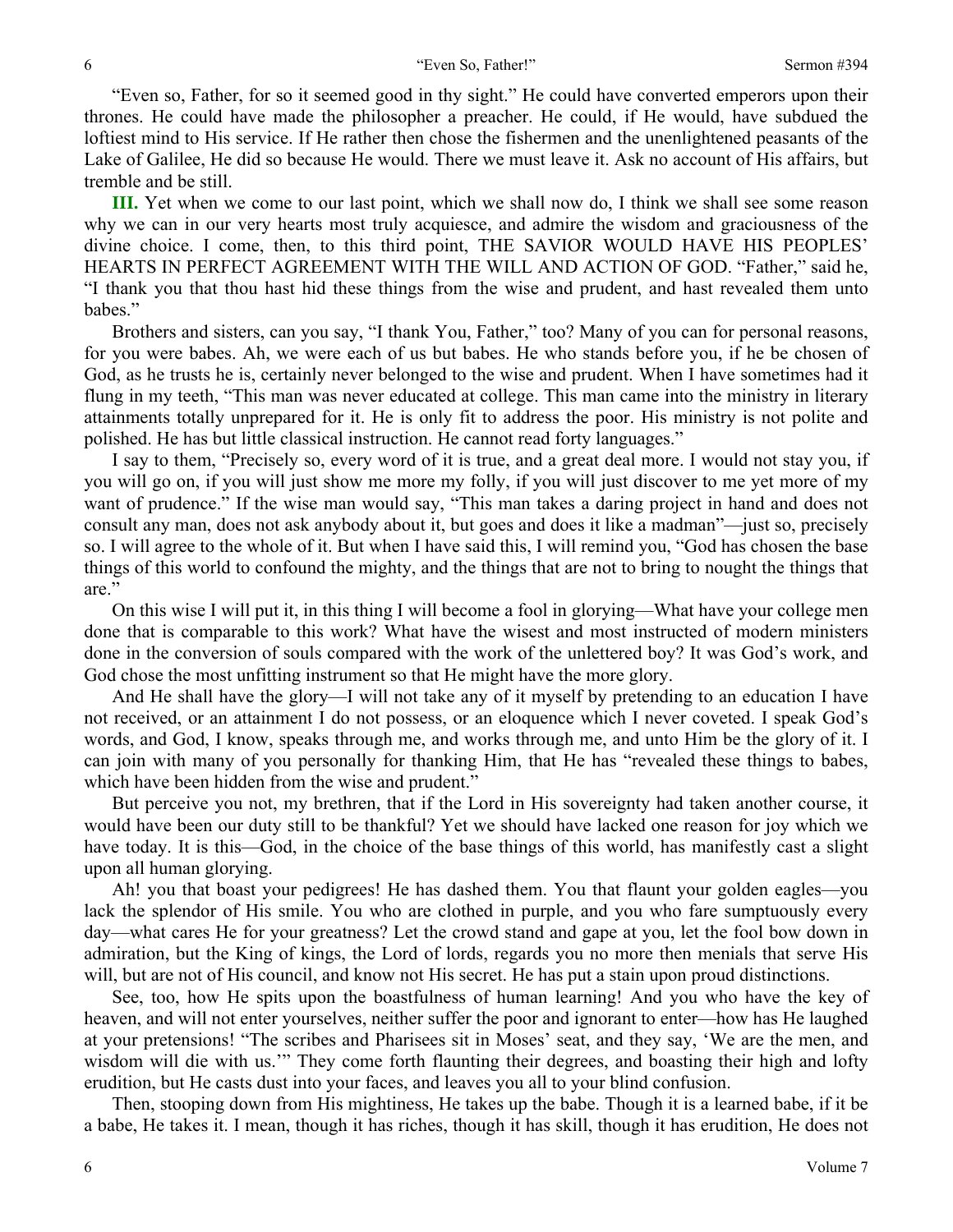cast it away from Him for that reason, but He does not choose it for that reason either. He takes it, it is a babe. It is willing to be nothing, it is willing to be a fool.

The prince may be as willing to be saved as the pauper is. The great man may be willing to stoop and to lie at the feet of Jesus as though he were nobody. He takes these, these are the men who God has chosen—humble and contrite—they that tremble at His Word. Oh! because He has thus stained the pride of all glory, let His people rejoice. Let all His saints be glad thereat!

I wish, my dear friends, that those who are so afraid of the doctrine of election would remember that it is the only lasting source of joy to a Christian. You say, "How is that? Surely we ought to rejoice most in our usefulness." No, no. The twelve apostles went out to preach, and they were so successful that Christ said, "I saw Satan as lightning fall from heaven," but He said to them, "Nevertheless, rejoice not in this, but rather rejoice because your names are written in heaven."

Our election is a perennial spring. When other streams are dry, the fact that our names are written in heaven shall yield us comfort still. And you will remark, as I have before observed, Christ had just been exceedingly sorrowful because Capernaum and Bethsaida had rejected His Word, but He finds comfort and begins to thank His God because there was a remnant after all, according to the election of grace.

People of God! Do not stand afraid of this precious truth, but love it, feed upon it, rejoice in it, and it shall be as oil to your bones, it shall supply them with marrow, and give strength to your very being.

**IV.** Having thus explained the text as best I could, I want your earnest attention while I try to make some practical use of it. Three or four things to three or four characters.

A word to those Christians who are downcast, trodden, afflicted. You have lost a friend, you have had losses in your business, you have been tried in body, you have been afflicted by the calumnies of your enemies. Very well, but you have still something to rejoice about. Come, dry those eyes, take that harp from the willow. Come now, sit no longer on the dunghill, take off that sackcloth, remove those ashes, take the oil of joy, and put on the garment of praise, and say this morning, "Father, I thank you that thou hast hid these things from the wise and prudent, and hast revealed them unto babes."

At least you have this to thank God for—although you were a simpleton, a very fool in your own estimation, yet you hast received the truth as it is in Jesus, and you have been saved thereby. Let all the chosen seed be glad, and take heart and rejoice in God.

The next piece of practical instruction is this, let us learn, my brethren, the wicked folly of those professed Christians who despise the poor. There is growing up, even in our Dissenting churches, an evil which I greatly deplore—a despising of the poor. I frequently hear in conversation such remarks as this, "Oh, it is no use trying in such a place as this, you could never raise a self-supporting cause. There are none but poor living in the neighborhood." If there is a site to be chosen for a chapel, it is said, "Well, there is such a lot of poor people round about, you would never be able to keep a minister. It is no use trying, they are all poor."

You know that in the City of London itself, there is now scarce a Dissenting place of worship. The reason for giving most of them up and moving them into the suburbs is that all the respectable people live out of town, and of course, they are the people to look after. They will not stop in London, they will go out and take villas, and live in the suburbs. And therefore, the best thing is to take the endowment which belonged to the old chapel, and go and build a new chapel somewhere in the suburbs where it may be maintained.

"No doubt," it is said, "the poor ought to be looked after, but we had better leave them to another order, an inferior order—the City Missionaries will do for them—send them a few street preachers." But as to the idea of raising a cause where they are all poor people, why there is hardly a minister that would attempt it. Now my experience of poor people convinces me that all this talk is folly. If there are any people who love the cause of God better than others, I believe it is the poor, when the grace of God takes real possession of their heart.

In this place, as an instance, I believe we have but very few who could be put down among the rich. There have been some who have cast in their lot amongst us just now, but still the mass who did the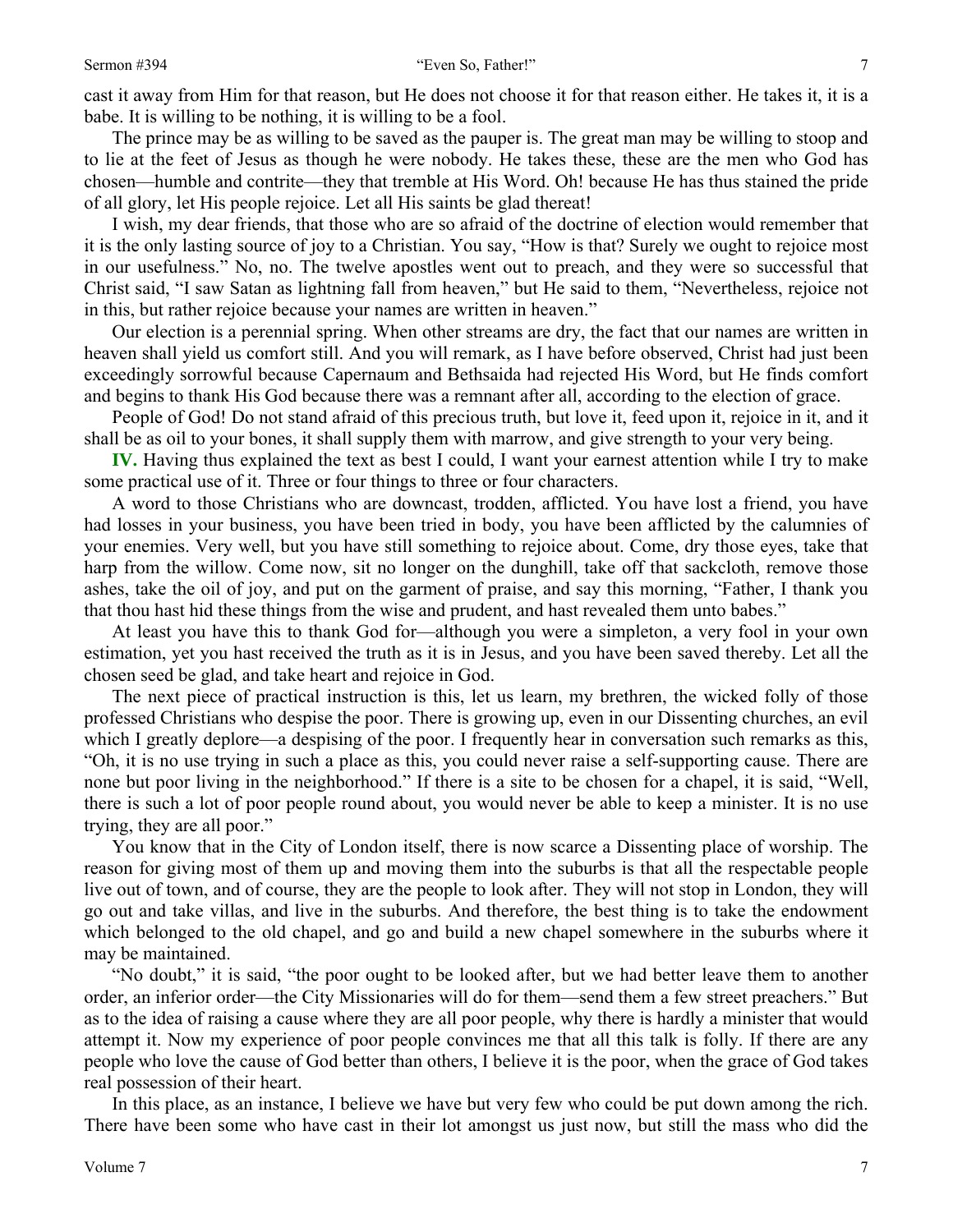work of building this house, and who have stood side by side with me in the battle of the last seven years, must be reckoned among the poor of this world. They have been a peaceable people, a happy people, a working people, a plain people, and I say, "God bless the poor!"

I would fear no difficulties whatever in commencing a cause of Christ, even though the mass were poor, for I am persuaded that the rich who are truly the people of God, love to come and assist where there are poor. If you were to cast out the poor, you would cast out the church's strength, you give up that which is after all, the backbone of the church of Christ.

I think we have been doing wrong in neglecting the City of London itself. It is true, I do not believe some ministers could get congregations in London—it is a pity they have them anywhere—men who cannot call a spade a spade, or a loaf of bread a loaf of bread. They are so refined, and speak such fine and polished language that you would think they were not natives of England and had never heard the people speak their own homely brogue.

The Lord raise up among us men that speak market language, that have sympathy with the people, and that speak the people's tongue, and we shall prove that it is an infamous falsehood, that the causes cannot be maintained in poor neighborhoods. They can be and they *shall* be.

Why, brethren, are we to say that we will give up the poor merely to the missionary? We complain that the artisan will not come to hear, that the fustian jacket will not listen. It is not true. The fustian jacket is as ready to listen as is the broadcloth, if he had something to listen to. If it be the Gospel, they that walk are as ready to come as they that ride, if they could but understand.

I think that those who are gifted with this world's goods, or with this world's wisdom, will do right well, if instead of looking out for respectable positions, they will look out for the poorest positions, for there they will find the most of those whom God has chosen—the poor in this world, rich in faith, heirs of the kingdom.

I would not say a word to set class against class, for I suppose that the soul of a rich man is of no less worth than the soul of the poorest, all stand alike in the sight of God. But I do enter my solemn protest against men who say that the religion of Christ is not fit for the poor neighborhoods, and only meant for our respectable suburbs.

It is not true, brethren. It is a great and gross heresy against the goodness of God, and against the adaptation of the Gospel of Christ to the needs of the poor. They can sustain churches. Look at the ragged churches in Glasgow and Edinburgh. They call them ragged, but you see as clean faces and as intellectual countenances there as you would anywhere. If they find a man who can preach that they can hear, they will maintain and support him. The Gospel of Christ will find as ready and faithful adherents among the poorest of the poor, as amongst the richest of the rich, and far more so in proportion.

Another homily, which you will think rather strange, is this—How wrong the church of Christ is when it neglects the rich. "Well," you say, "that is not in the text. It says these things were hidden from the wise and prudent." Yes, I know they were, but Christ thanked God they were. "I thank thee," He said, "that thou hast hid these things." What then? If I preach to the rich, to the wise, to the prudent, and they reject it, have I lost my toil? No, no, there is cause for thankfulness even then. We are to preach the Gospel to every creature without any distinction whatever high or low, great or small.

"Well, but the wise and prudent will not hear it." We know that. But if they reject it still, there is matter for thankfulness that they heard it. "Why?" say you. Why because we are unto God a sweet smelling savor both in them that are saved and in them that perish. To the one we are a savor of life unto life, and to the other a savor of death unto death, but to God still a sweet smelling savor. What! is God glorified in the damnation of the wise and prudent? Yes, tremendous fact!

At the winding up of this world's drama, God will be glorified in the men who shut their eyes against His grace, as well as in the men whose eyes are opened to receive it. The yells of hell shall be but the deep bass of the everlasting music of which the songs in heaven are the *melody*. God, the terrible one, shall have praise from the wise and prudent when their folly shall be discovered, when their wisdom shall be dashed in pieces or torn to shreds.

8